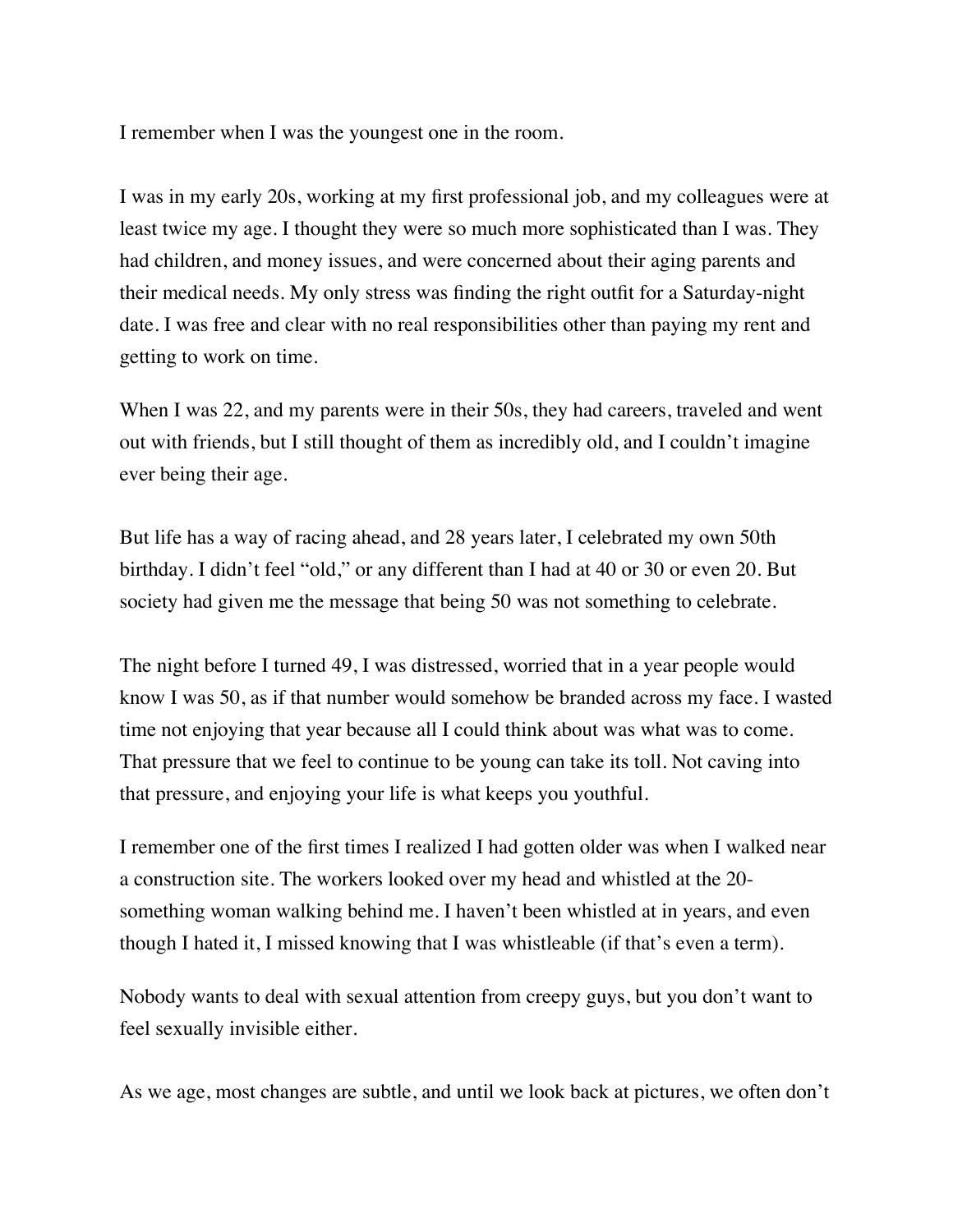see them. Depending on our health, and our situation in life, we age at different rates. Some people don't care about how their skin and body changes, while others fight it to the end.

When I saw my first gray hair, I couldn't stop staring at it, because it took me a while to comprehend what that thing was that was growing out of my head. I was in my 40s, and as any parent will tell you, the easiest way to get gray hair is to have children.

Parenting is a hard job, and there's no way to know how you're doing at the time. (You can't count when a 12-year-old tells you that you're the worst because you took away their screen time.)

I now know my husband and I have done a good job. Not only do our young-adult sons like to spend time with us, but when we hand them petty cash, they respond, "No, thank you, I'm good."

I still have the same energy I had in my 30s; even before I had kids. I still work out almost every day. The difference is now I'm one of the oldest in my weightlifting classes. But I'm also one of the strongest.

The women in my class are mostly in their late 30s and early 40s and have a gaggle of children. I spend weekends reading a book in front of a roaring fire while they're at kids' birthday parties. I'll take getting older any day if it means not having to listen to one more person singing "Happy Birthday" to a screaming 3-year-old who doesn't like loud noises.

When I was busy raising my two sons, I didn't take time for myself. I didn't have the time to exercise or relax with a cup of coffee unless I was willing to get up at 5:00 a.m., and I wasn't giving up sleep for anything. Even my dogs got to the vet more than I got to the doctor. I did try to eat healthily, at least when I wasn't eating leftover chicken nuggets off my kids' plates.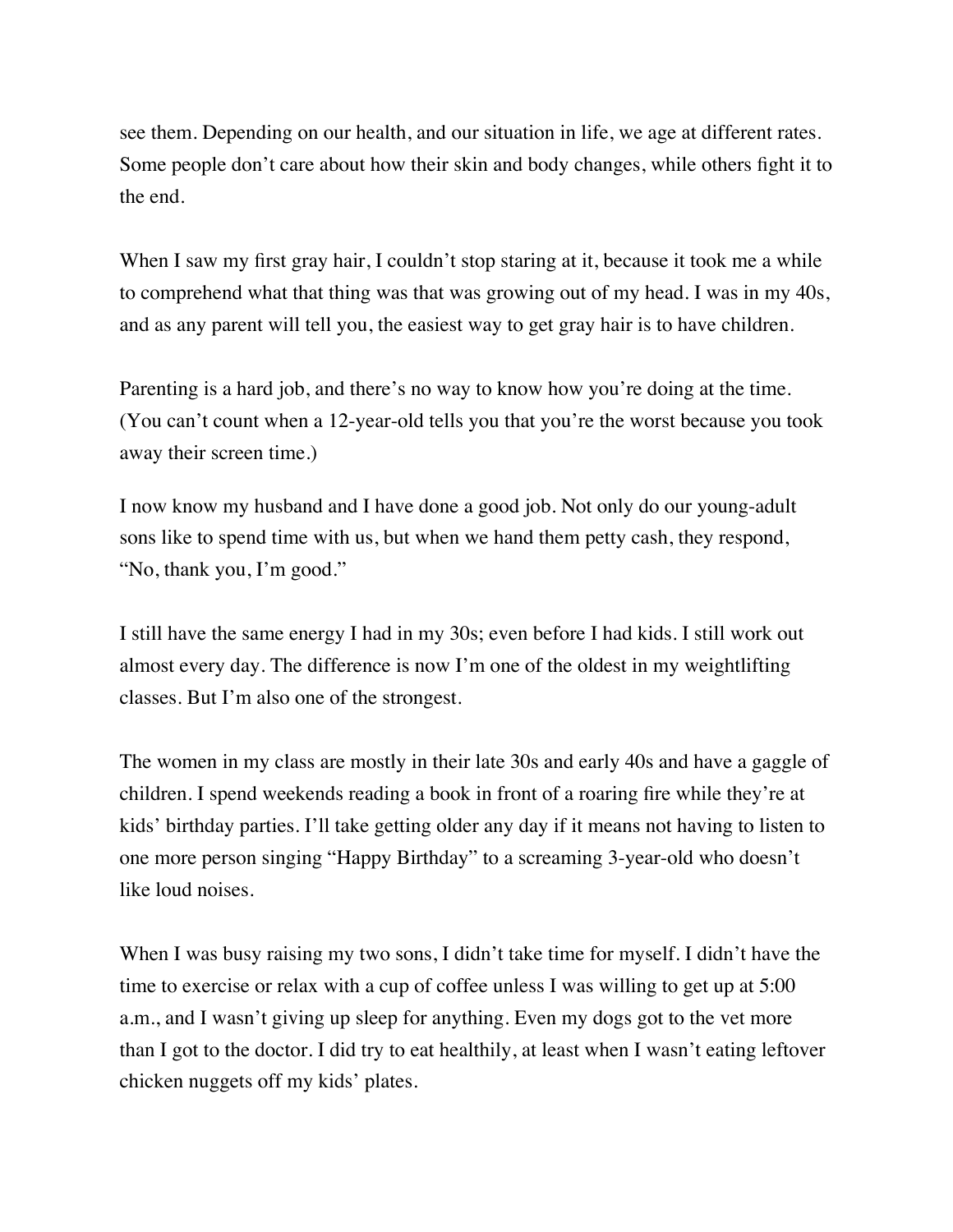But by the time I was 50, I no longer had to put everyone in front of me. I could now take care of getting that mammogram, seeing friends and traveling with my husband.

And not having to take care of getting dinner on the table for a picky child or having to help someone study the French and Indian War when I'd rather be watching "The Bachelor" never ceases to delight me.

As women, the number of years we've been on the planet can brand us. For those of us who took time off from our careers to have our kids, reentering the workforce at an older age can work against us. When you're older, you bring wisdom and experience to any situation, so employers should rush to hire us. Many of us have raised families, know how to budget, are great at organizing schedules and have good communication skills.

Getting older also came with a new mindset. I used to concentrate on things I regretted that I had or hadn't done. Like, why the heck did I stay with my high school boyfriend when he was obviously such a jerk? Now that I've lived many more years, those regrets have evaporated, because now I know that those choices have helped make me who I am today.

I also stopped caring what random people thought of me. When I was in my 20s, I wanted to be liked by everyone. I was also afraid to take risks. As I entered my 50s, I realized I have a voice and an opinion, and I'm not afraid to use either one.

So, much to my surprise, my life wasn't over when I hit 50. Instead, I started a new chapter and reinvented myself: I became an author for the first time when my novel "After Happily Ever After" was published. I didn't go through any type of "crisis"; rather, it felt more like midlife empowerment.

Fifty didn't mean I was going to slow down at all. In fact, I found myself busier than